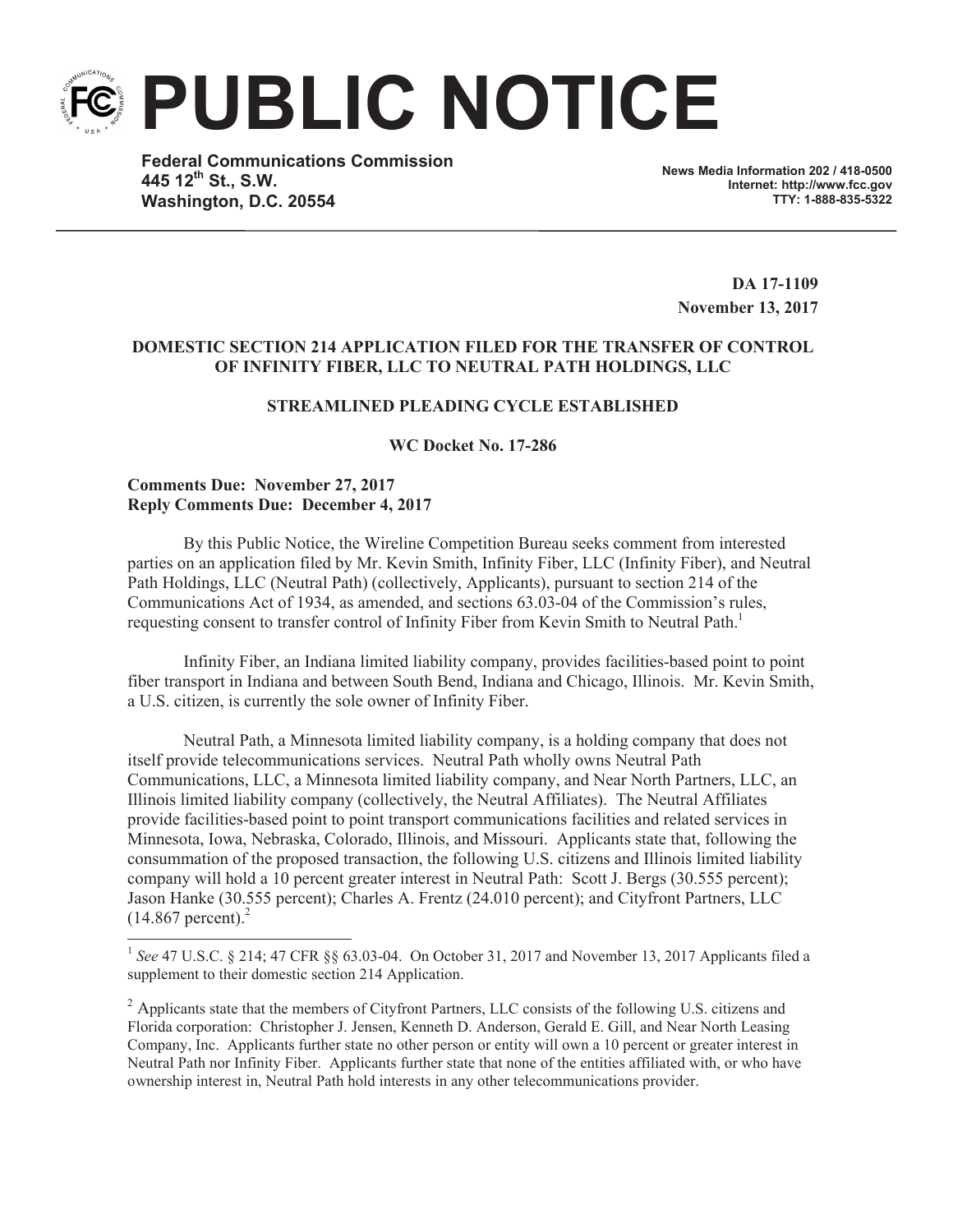Pursuant to the terms of the proposed transaction, Neutral Path will acquire all the equity interests of Infinity Fiber, which will become a direct, wholly owned subsidiary of Neutral Path. Applicants state that the service areas of Infinity Fiber and the Neutral Affiliates are adjacent to each other but do not overlap. Applicants assert that the proposed transaction is entitled to presumptive streamlined treatment under section  $63.03(b)(2)(i)$  of the Commission's rules and that a grant of the application will serve the public interest, convenience, and necessity. $3$ 

Domestic Section 214 Application Filed for the Transfer of Control of Infinity Fiber, LLC to Neutral Path Holdings, LLC, WC Docket No. 17-286 (filed Oct. 20, 2017).

# **GENERAL INFORMATION**

The transfer of control identified herein has been found, upon initial review, to be acceptable for filing as a streamlined application. The Commission reserves the right to return any transfer application if, upon further examination, it is determined to be defective and not in conformance with the Commission's rules and policies. Pursuant to section 63.03(a) of the Commission's rules, 47 CFR § 63.03(a), interested parties may file comments **on or before November 27, 2017**, and reply comments **on or before December 4, 2017**. Pursuant to section 63.52 of the Commission's rules, 47 CFR § 63.52, commenters must serve a copy of comments on the Applicants no later than the above comment filing date. Unless otherwise notified by the Commission, the Applicants may transfer control on the 31st day after the date of this notice.

Pursuant to section 63.03 of the Commission's rules, 47 CFR § 63.03, parties to this proceeding should file any documents using the Commission's Electronic Comment Filing System (ECFS): http://apps.fcc.gov/ecfs/.

# **In addition, e-mail one copy of each pleading to each of the following:**

- 1) Tracey Wilson, Competition Policy Division, Wireline Competition Bureau, tracey.wilson@fcc.gov;
- 2) Gregory Kwan, Competition Policy Division, Wireline Competition Bureau, gregory.kwan@fcc.gov;
- 3) Jim Bird, Office of General Counsel, jim.bird@fcc.gov;

People with Disabilities: To request materials in accessible formats for people with disabilities (braille, large print, electronic files, audio format), send an e-mail to fcc504@fcc.gov or call the Consumer & Governmental Affairs Bureau at (202) 418-0530 (voice), 1-888-835-5322 (tty).

The proceeding in this Notice shall be treated as a "permit-but-disclose" proceeding in accordance with the Commission's ex parte rules. Persons making ex parte presentations must file a copy of any written presentation or a memorandum summarizing any oral presentation within two business days after the presentation (unless a different deadline applicable to the Sunshine period applies). Persons making oral ex parte presentations are reminded that memoranda summarizing the presentation must (1) list all persons attending or otherwise participating in the meeting at which the ex parte presentation was made, and (2) summarize all data presented and arguments made during

 $3\,$  47 CFR § 63.03(b)(2)(i).